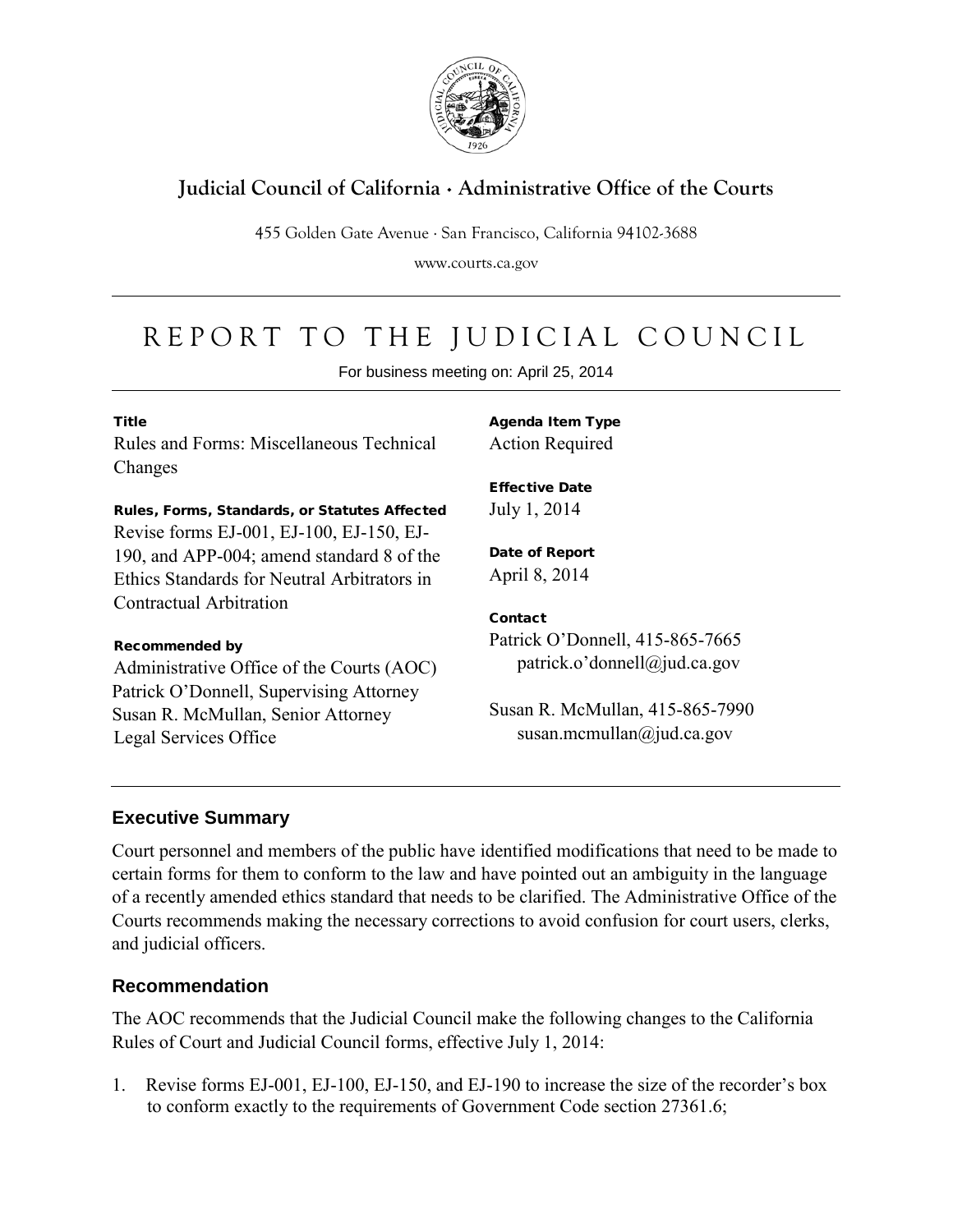- 2. Revise form APP-004 to reflect a recent rule amendment that changed the deadline for filing this form; and
- 3. Amend standard 8 of the Ethics Standards for Neutral Arbitrators in Contractual Arbitration to clarify that, in making certain disclosures, arbitrators may rely on information supplied by arbitration provider organizations that is even more recent than the outer date limit set by this standard.

The text of the amended standard is attached at page 4, and the revised forms are attached at pages 5–14.

### **Previous Council Action**

The Judicial Council previously adopted and acted on forms EJ-001, EJ-100, EJ-150, and EJ-190, which contain recorder's boxes on the first page; this proposal recommends only minor technical modifications to these forms so that they will conform to statutory requirements. As described in the next section, the proposed revisions to form APP-004 and amendment to standard 8 of the Ethics Standards for Neutral Arbitrators in Contractual Arbitration are intended to reflect or clarify some changes recently made by the Judicial Council.

### **Rationale for Recommendation**

### **Enforcement of judgment forms**

Four enforcement of judgment forms (forms EJ-001, EJ-100, EJ-150, and EJ-190) need to be revised so that the upper-right portion of the first page of each form contains a recorder's box that conforms exactly to the requirements of Government Code section 27361.6, which requires that at least the top 2 1/2 inches of the first page shall be reserved for recording information and that the left-hand 3 1/2 inches of the page shall be used to show the name of the person requesting recording and the name and address to which the document is to be returned following recording.

### *Civil Case Information Statement (Appellate)* **(form APP-004)**

Currently, the notice box on form APP-004 indicates that this form must be filed within 10 days after the clerk mails a notice that the form must be filed. Effective January 1, 2014, rule 8.100 of the California Rules of Court was amended to instead require that the completed form be filed within 15 days after the clerk mails notice that the notice of appeal was filed. To avoid confusion about the correct filing date, the notice box on form APP-004 needs to be updated to reflect this change to rule 8.100.

#### **Standard 8, Ethics Standards for Neutral Arbitrators in Contractual Arbitration**

Code of Civil Procedure section 1281.85, enacted in 2001, required the Judicial Council to adopt ethics standards effective July 1, 2002, for all neutral arbitrators serving in arbitrations under an arbitration agreement. In compliance with this mandate, in April 2002, the Judicial Council adopted the Ethics Standards for Neutral Arbitrators in Contractual Arbitration. At its October 2013 meeting, the Judicial Council amended these standards, effective July 1, 2014. Among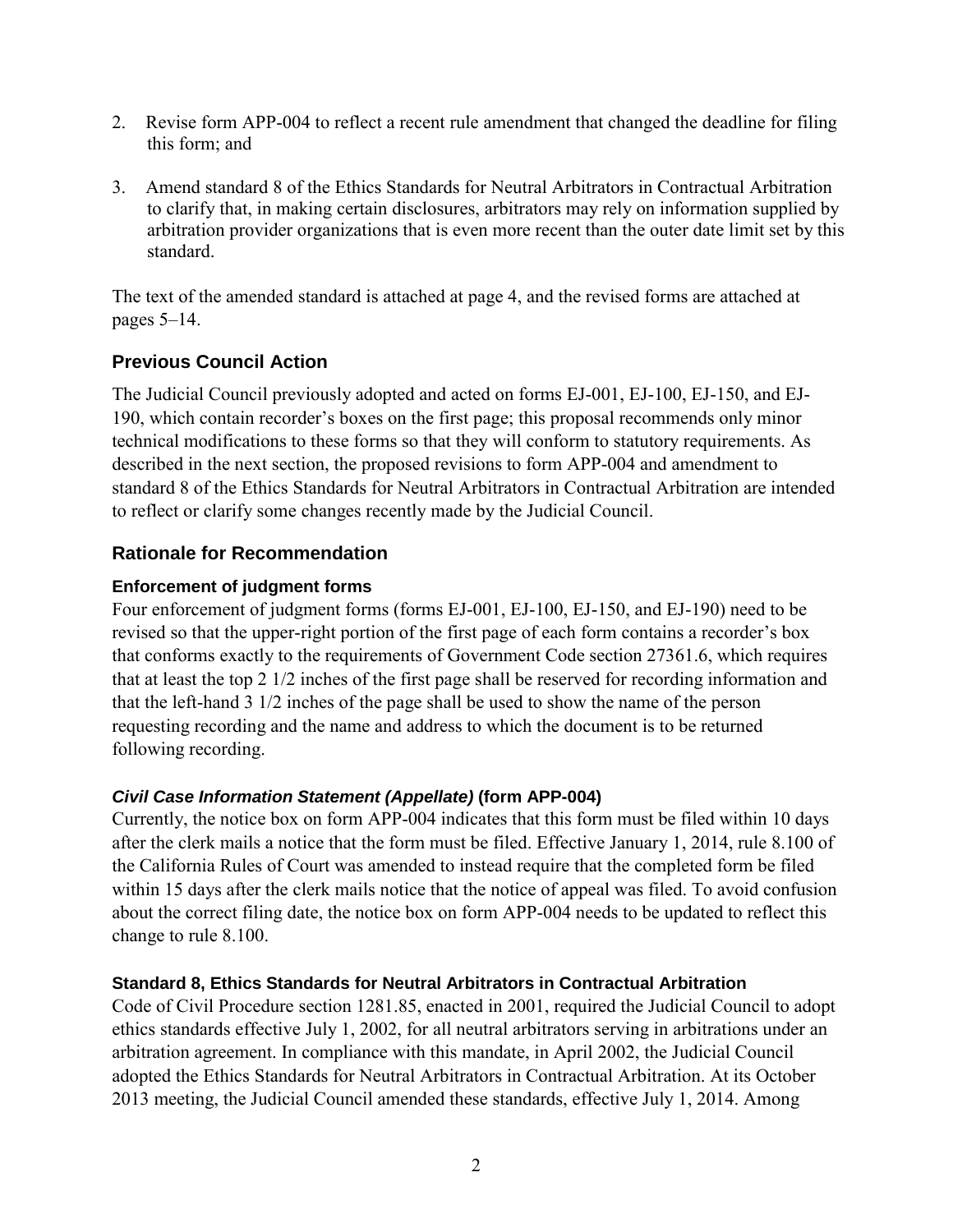other things, these amendments modified standard 8 to provide that an arbitrator may rely on information supplied by a provider organization to make certain required disclosures under this standard only if the provider organization represents that the information is current as of the preceding calendar quarter. The intent of this amendment was to ensure that information used for arbitrator disclosures is current.

A provider organization has recently raised a question about whether the language of this standard would prevent an arbitrator from relying on information from a provider organization that is even more current than the preceding calendar quarter. To avoid confusion, standard 8 needs to be amended to clarify that relying on information that is more current than the preceding calendar quarter is permissible.

### **Comments, Alternatives Considered, and Policy Implications**

These proposals were not circulated for public comment because they are noncontroversial, involve technical revisions, and are therefore within the Judicial Council's purview to adopt without circulation. (See Cal. Rules of Court, rule 10.22(d)(2).)

### **Implementation Requirements, Costs, and Operational Impacts**

Operational impacts are expected to be minor. The proposed revisions may result in reproduction costs if courts provide hard copies of any of the forms recommended for revision. Because the proposed changes are technical corrections, it is not anticipated that any case management systems would need to be updated to implement them.

### **Attachments**

- 1. Ethics Standards for Neutral Arbitrators in Contractual Arbitration, standard 8, at page 4
- 2. Judicial Council forms EJ-001, EJ-100, EJ-150, EJ-190, and APP-004, at pages 5–14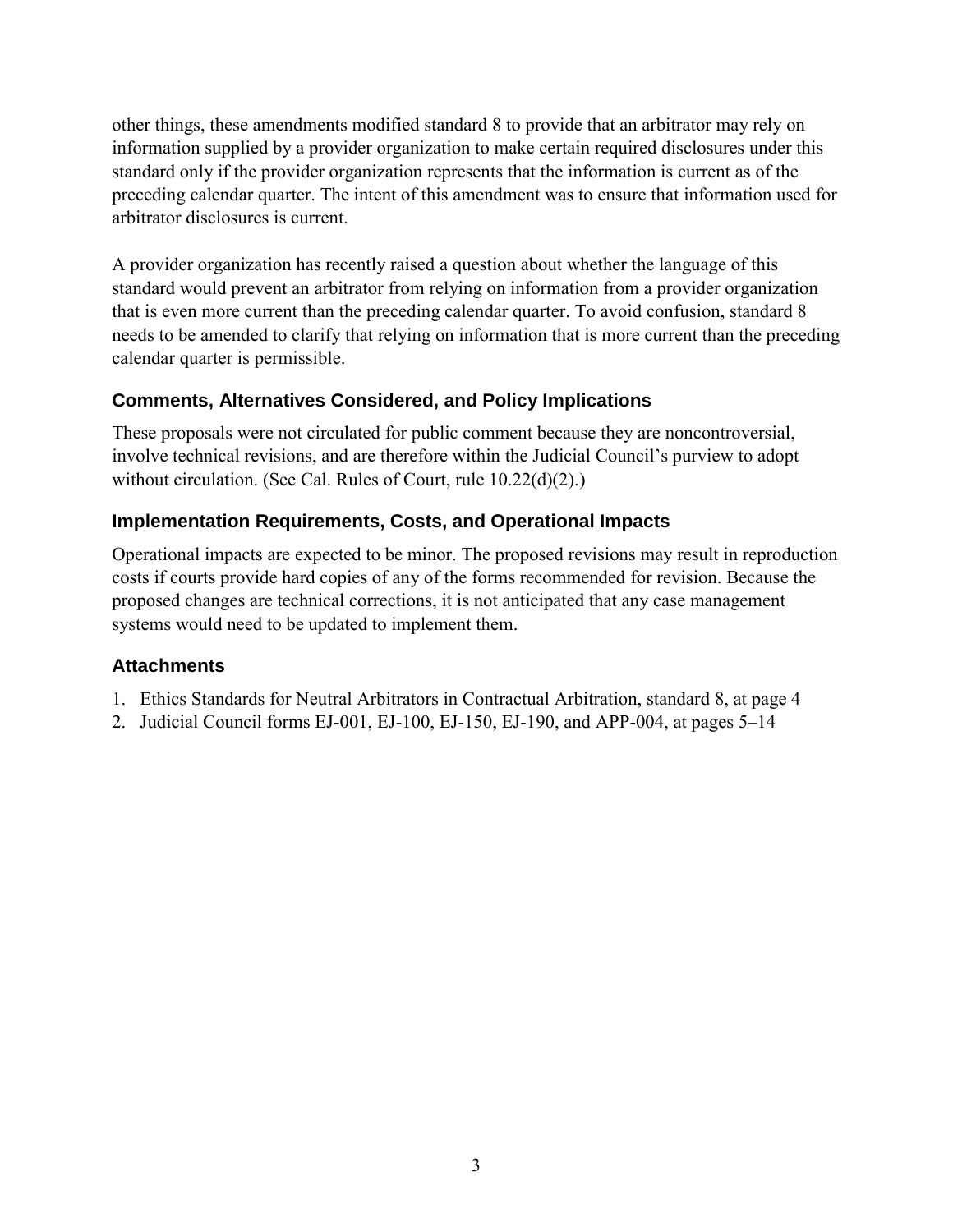Standard 8 of the Ethics Standards for Neutral Arbitrators in Contractual Arbitration is amended, effective July 1, 2014, to read:

### 1 **Standard 8. Additional disclosures in consumer arbitrations administered by a provider**  2 **organization**

 3 4 **(a) General provisions**  5 6 (1) *Reliance on information provided by provider organization* 7 8 Except as to the information in  $(c)(1)$ , an arbitrator may rely on information supplied 9 by the administering provider organization in making the disclosures required by this 10 standard only if the provider organization represents that the information the 11 arbitrator is relying on is current through the end of the immediately preceding 12 calendar quarter or more recent. If the information that must be disclosed is available 13 on the Internet, the arbitrator may comply with the obligation to disclose this 14 information by providing in the disclosure statement required under standard  $7(c)(1)$ 15 the Internet address of the specific web page at which the information is located and 16 notifying the party that the arbitrator will supply hard copies of this information upon 17 request. 18 19 (2) *\* \* \**  20 21 **(b)–(d)**  $**$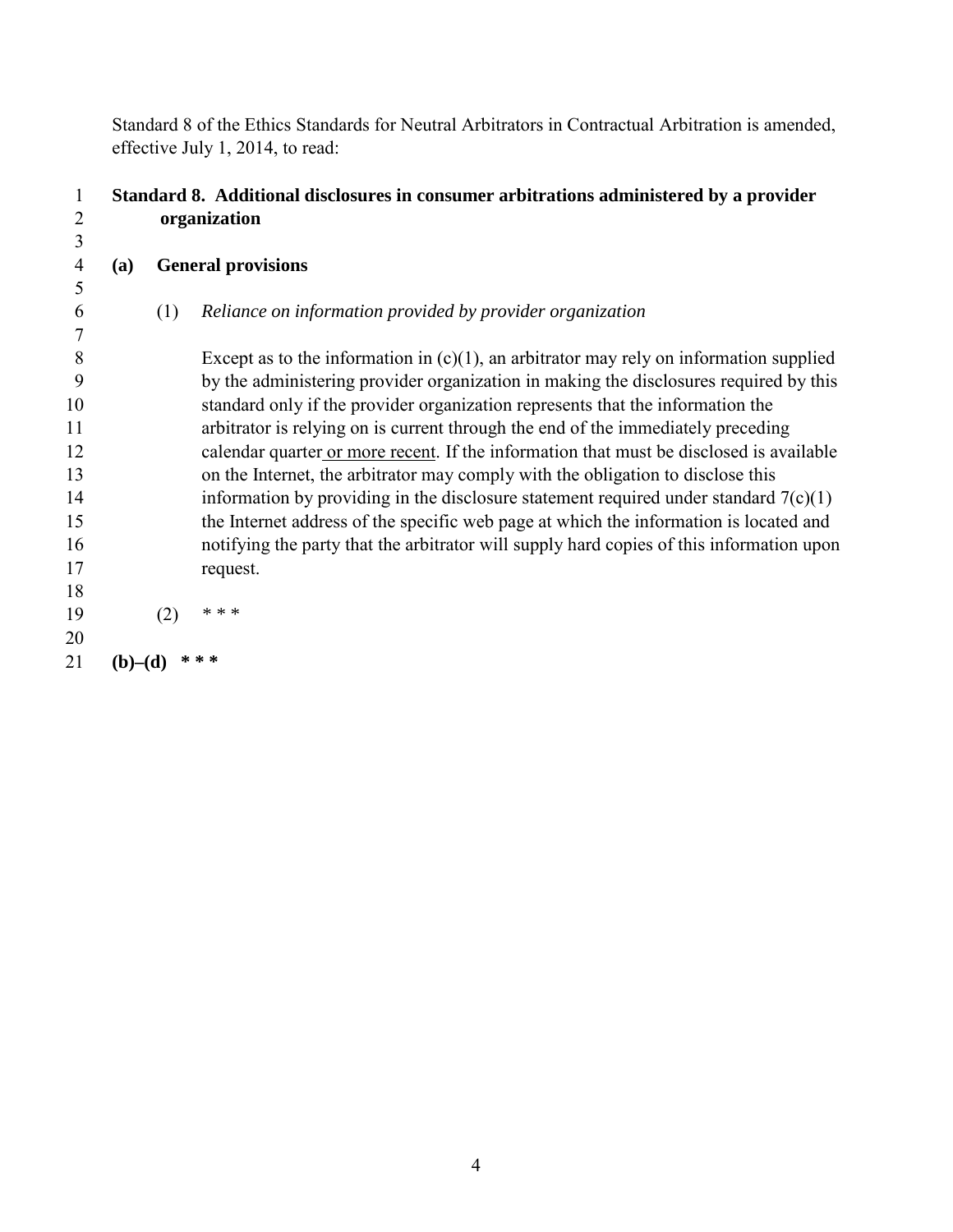| TO BE FILED IN THE COURT OF APPEAL<br><b>COURT OF APPEAL,</b><br><b>APPELLATE DISTRICT, DIVISION</b>                                                                       | <b>APP-004</b><br>COURT OF APPEAL CASE NUMBER (if known): |
|----------------------------------------------------------------------------------------------------------------------------------------------------------------------------|-----------------------------------------------------------|
| ATTORNEY OR PARTY WITHOUT ATTORNEY:<br>STATE BAR NO:                                                                                                                       |                                                           |
| NAME:<br><b>FIRM NAME:</b>                                                                                                                                                 | <b>FOR COURT USE ONLY</b>                                 |
| <b>STREET ADDRESS:</b>                                                                                                                                                     |                                                           |
| CITY:<br>STATE:<br>ZIP CODE:<br>TELEPHONE NO.:<br>FAX NO. (if available):                                                                                                  |                                                           |
| E-MAIL ADDRESS (if available):                                                                                                                                             |                                                           |
| ATTORNEY FOR (Name):                                                                                                                                                       |                                                           |
| APPELLANT:                                                                                                                                                                 |                                                           |
| RESPONDENT:                                                                                                                                                                |                                                           |
| <b>SUPERIOR COURT OF CALIFORNIA, COUNTY OF</b><br><b>STREET ADDRESS:</b>                                                                                                   |                                                           |
| <b>MAILING ADDRESS:</b>                                                                                                                                                    |                                                           |
| CITY AND ZIP CODE:                                                                                                                                                         |                                                           |
| <b>BRANCH NAME:</b>                                                                                                                                                        |                                                           |
| JUDGES (all who<br>participated in case):                                                                                                                                  | SUPERIOR COURT CASE NUMBER:                               |
| <b>CIVIL CASE INFORMATION STATEMENT</b>                                                                                                                                    |                                                           |
| NOTE TO APPELLANT: You must file this form with the clerk of the Court of Appeal within 15 days after the clerk mails you                                                  |                                                           |
| superior court (Code Civ. Proc., § 116.710 [small claims cases]).                                                                                                          |                                                           |
| <b>PART I - APPEAL INFORMATION</b><br>A. APPEALABILITY                                                                                                                     |                                                           |
| 1. Appeal is from:                                                                                                                                                         |                                                           |
| Judgment after jury trial                                                                                                                                                  |                                                           |
| Judgment after court trial                                                                                                                                                 |                                                           |
| Default judgment                                                                                                                                                           |                                                           |
| Judgment after an order granting a summary judgment motion                                                                                                                 |                                                           |
| Judgment of dismissal under Code Civ. Proc., § 581d, 583.250, 583.360, or 583.430                                                                                          |                                                           |
| Judgment of dismissal after an order sustaining a demurrer                                                                                                                 |                                                           |
| An order after judgment under Code Civ. Proc., § 904.1(a)(2)                                                                                                               |                                                           |
| An order or judgment under Code Civ. Proc., § 904.1(a)(3)-(13)                                                                                                             |                                                           |
| Other (describe and specify code section that authorizes this appeal):                                                                                                     |                                                           |
| 2. Does the judgment appealed from dispose of all causes of action, including all cross-actions between the parties?                                                       |                                                           |
| No (If no, please explain why the judgment is appealable):<br>Yes                                                                                                          |                                                           |
| TIMELINESS OF APPEAL (Provide all applicable dates.)<br>В.                                                                                                                 |                                                           |
| Date of entry of judgment or order appealed from:<br>1.                                                                                                                    |                                                           |
| 2. Date that notice of entry of judgment or a copy of the judgment was served by the clerk or by a party under California Rules of<br>Court, rule 8.104:                   |                                                           |
| 3. Was a motion for new trial, for judgment notwithstanding the verdict, for reconsideration, or to vacate the judgment made and<br>denied?                                |                                                           |
| No (If yes, please specify the type of motion):<br>  Yes                                                                                                                   |                                                           |
| Date notice of intention to move for new trial (if any) filed:                                                                                                             |                                                           |
| Date motion filed:<br>Date motion denied:                                                                                                                                  | Date denial served:                                       |
| 4. Date notice of $\lceil$<br>appeal or<br>cross-appeal filed:                                                                                                             |                                                           |
| C. BANKRUPTCY OR OTHER STAY                                                                                                                                                |                                                           |
| Is there a related bankruptcy case or a court-ordered stay that affects this appeal?<br>(If yes, please attach a copy of the bankruptcy petition [without attachments] and | Yes<br>No                                                 |
|                                                                                                                                                                            |                                                           |
| any stay order.)                                                                                                                                                           | Page 1 of 3                                               |

#### **CIVIL CASE INFORMATION STATEMENT (Appellate)**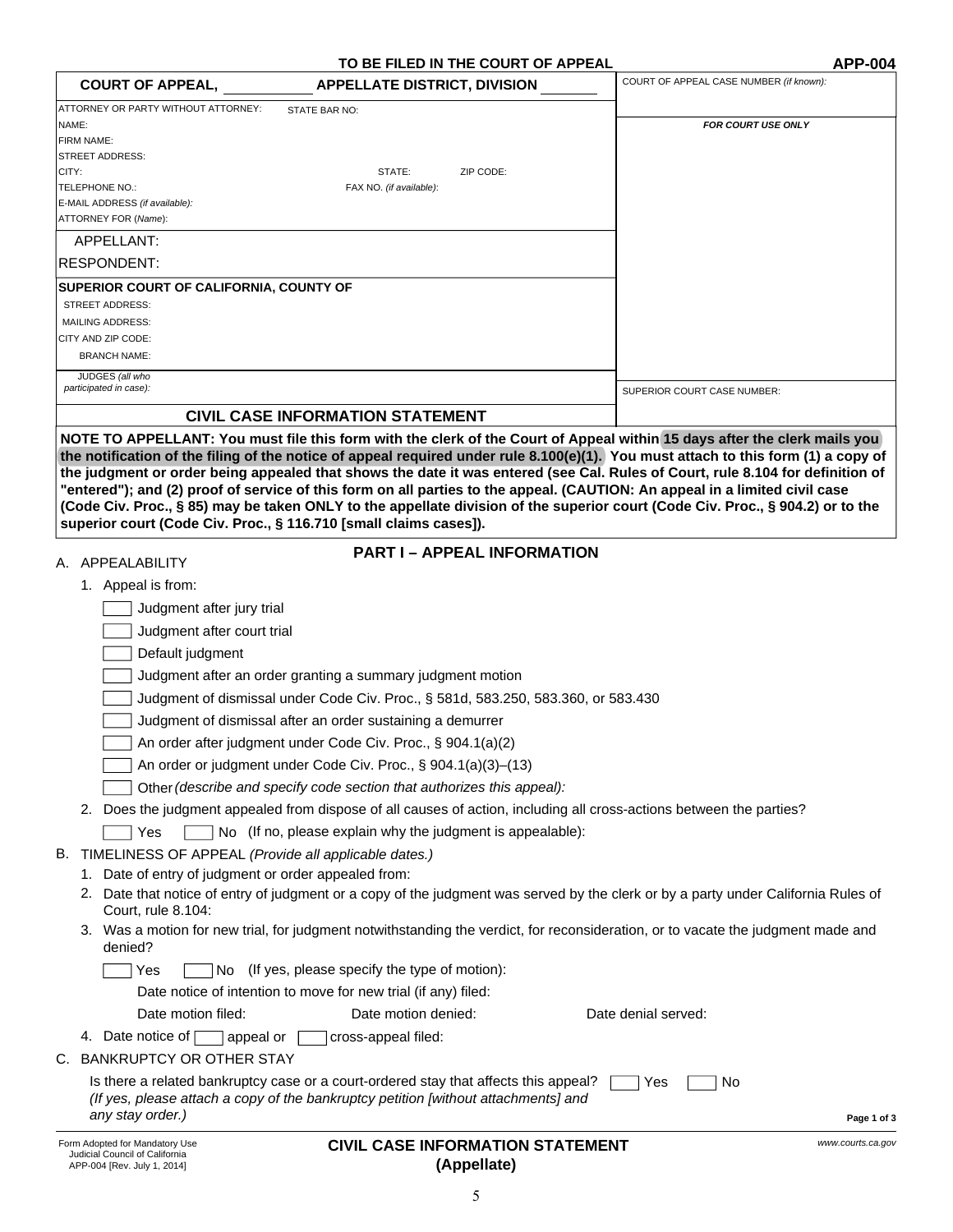| APPELLATE CASE TITLE:<br>No (If yes, insert name of appellate court):<br>Yes<br>Appellate court case no.:<br>Name of trial court:<br><b>SERVICE REQUIREMENTS</b> | Title of case:<br>Trial court case no.:                                                                                                                                                                                                                                                                   | APPELLATE COURT CASE NUMBER:<br>D. APPELLATE CASE HISTORY (Provide additional information, if necessary, on attachment I.D.) Is there now, or has there<br>previously been, any appeal, writ, or other proceeding related to this case pending in any California appellate court?                                                                                                                           |  |  |  |
|------------------------------------------------------------------------------------------------------------------------------------------------------------------|-----------------------------------------------------------------------------------------------------------------------------------------------------------------------------------------------------------------------------------------------------------------------------------------------------------|-------------------------------------------------------------------------------------------------------------------------------------------------------------------------------------------------------------------------------------------------------------------------------------------------------------------------------------------------------------------------------------------------------------|--|--|--|
|                                                                                                                                                                  |                                                                                                                                                                                                                                                                                                           |                                                                                                                                                                                                                                                                                                                                                                                                             |  |  |  |
|                                                                                                                                                                  |                                                                                                                                                                                                                                                                                                           |                                                                                                                                                                                                                                                                                                                                                                                                             |  |  |  |
|                                                                                                                                                                  |                                                                                                                                                                                                                                                                                                           |                                                                                                                                                                                                                                                                                                                                                                                                             |  |  |  |
|                                                                                                                                                                  |                                                                                                                                                                                                                                                                                                           |                                                                                                                                                                                                                                                                                                                                                                                                             |  |  |  |
|                                                                                                                                                                  |                                                                                                                                                                                                                                                                                                           |                                                                                                                                                                                                                                                                                                                                                                                                             |  |  |  |
|                                                                                                                                                                  | Is service of documents in this matter, including a notice of appeal, petition, or brief, required on the Attorney General or other<br>nonparty public officer or agency under California Rules of Court, rule 8.29 or a statute?<br>No (If yes, please indicate the rule or statute that applies)<br>Yes |                                                                                                                                                                                                                                                                                                                                                                                                             |  |  |  |
|                                                                                                                                                                  |                                                                                                                                                                                                                                                                                                           | Code Civ. Proc., § 1355 (Escheat)                                                                                                                                                                                                                                                                                                                                                                           |  |  |  |
| Bus. & Prof. Code, §16750.2 (Antitrust)                                                                                                                          |                                                                                                                                                                                                                                                                                                           | Gov. Code, § 946.6(d) (Actions against public entities)                                                                                                                                                                                                                                                                                                                                                     |  |  |  |
|                                                                                                                                                                  |                                                                                                                                                                                                                                                                                                           | Gov. Code, § 4461 (Disabled access to public buildings)                                                                                                                                                                                                                                                                                                                                                     |  |  |  |
|                                                                                                                                                                  |                                                                                                                                                                                                                                                                                                           | Gov. Code, § 12656(a) (False Claims Act)                                                                                                                                                                                                                                                                                                                                                                    |  |  |  |
| district attorney)                                                                                                                                               |                                                                                                                                                                                                                                                                                                           | Health & Saf. Code, § 19954.5 (Accessible seating and<br>accommodations)<br>Health & Saf. Code, § 19959.5 (Disabled access to<br>privately funded public accommodations)                                                                                                                                                                                                                                    |  |  |  |
| Civ. Code, § 55.2 (Disabled access to public                                                                                                                     |                                                                                                                                                                                                                                                                                                           | Pub. Resources Code, § 21167.7 (CEQA)                                                                                                                                                                                                                                                                                                                                                                       |  |  |  |
|                                                                                                                                                                  |                                                                                                                                                                                                                                                                                                           | Other (specify statute):                                                                                                                                                                                                                                                                                                                                                                                    |  |  |  |
|                                                                                                                                                                  |                                                                                                                                                                                                                                                                                                           | NOTE: The rule and statutory provisions listed above require service of a copy of a party's notice of appeal, petition, or brief<br>on the Attorney General or other public officer or agency. Other statutes requiring service on the Attorney General or other                                                                                                                                            |  |  |  |
|                                                                                                                                                                  | public officers or agencies may also apply.                                                                                                                                                                                                                                                               | Rule 8.29 (e.g., constitutional challenge; state or county party)<br>Bus. & Prof. Code, § 17209 (Unfair Competition Act)<br>Bus. & Prof. Code, § 17536.5 (False advertising)<br>Civ. Code, § 51.1 (Unruh, Ralph, or Bane Civil Rights<br>Acts; antiboycott cause of action; sexual harassment in<br>business or professional relations; civil rights action by<br>conveyances, accommodations, and housing) |  |  |  |



|    |      | A. Nature of action <i>(check all that apply):</i>                                                  |
|----|------|-----------------------------------------------------------------------------------------------------|
|    | 1.   | Conservatorship                                                                                     |
|    | 2.   | Contract                                                                                            |
|    | 3.   | Eminent domain                                                                                      |
|    | 4.   | Other (describe):<br>Equitable action<br>Declaratory relief<br>b.<br>a.                             |
|    | 5.   | Family law                                                                                          |
|    | 6.   | Guardianship                                                                                        |
|    | 7.   | Probate                                                                                             |
|    | 8.   | Title of real property b.<br>Other (describe):<br>Real property rights<br>a.                        |
|    | 9.   | Tort                                                                                                |
|    |      | Product liability<br>Medical malpractice<br>b.<br>a.                                                |
|    |      | d.<br>Personal property<br>Other personal injury<br>c.                                              |
|    |      | Other tort (describe):<br>е.                                                                        |
|    | 10.1 | Trust proceedings                                                                                   |
|    | 11.1 | Writ proceedings in superior court                                                                  |
|    |      | Mandate (Code Civ. Proc., § 1085)<br>Administrative mandate (Code Civ. Proc., § 1094.5)<br>a.<br>b. |
|    |      | Prohibition (Code Civ. Proc., § 1102)<br>Other (describe):<br>d.<br>c.                              |
|    |      |                                                                                                     |
|    | 12.I | Other action (describe):                                                                            |
| В. |      | This appeal is entitled to calendar preference/priority on appeal (cite authority):                 |

#### APP-004 [Rev. July 1, 2014] **Page 2 of 3 CIVIL CASE INFORMATION STATEMENT (Appellate)**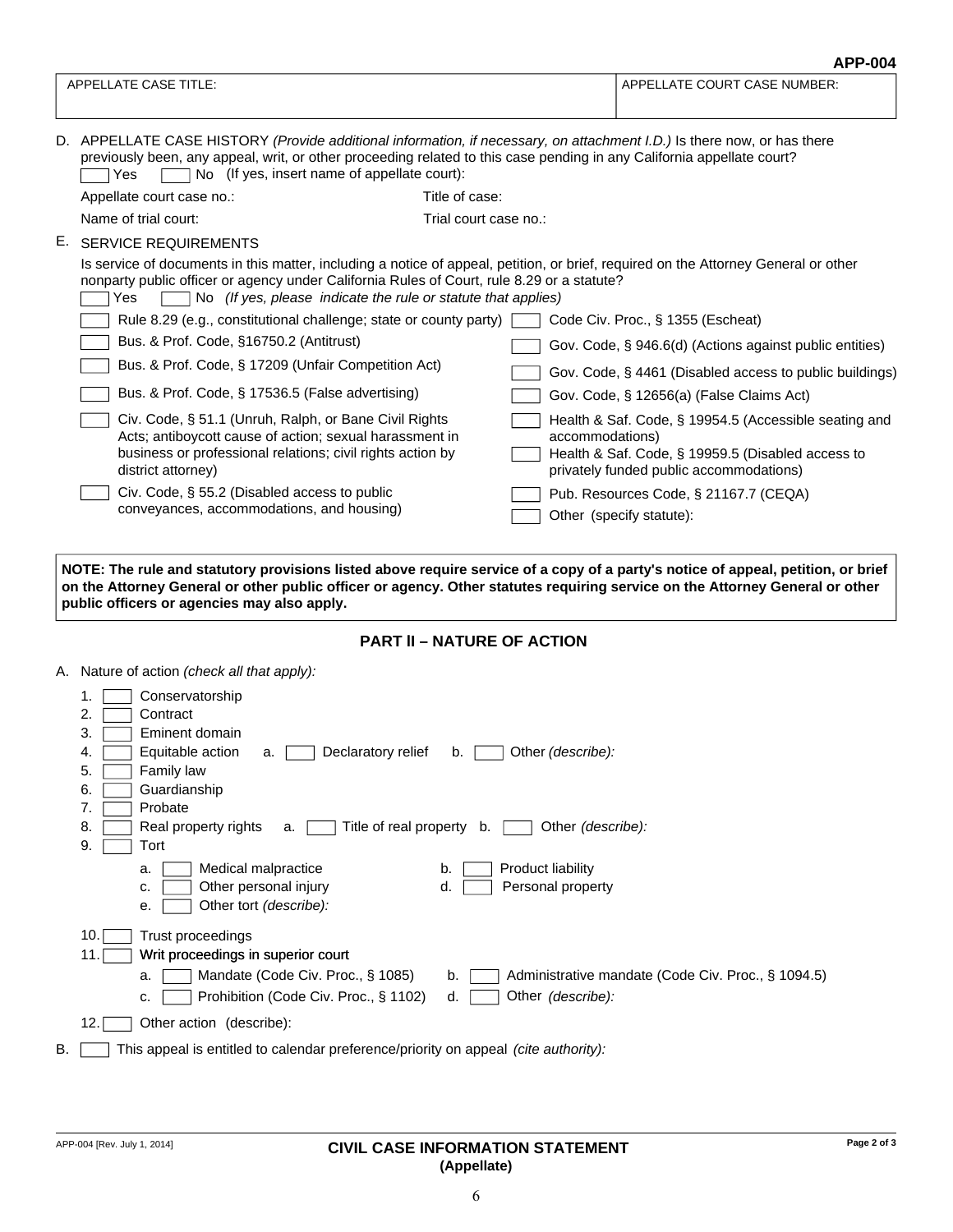APPELLATE CASE TITLE: A REPORT OF STATISTIC COURT CASE NUMBER:

#### **PART III – PARTY AND ATTORNEY INFORMATION**

In the spaces below or on a separate page or pages, list all the parties and all their attorneys of record who will participate in the appeal. For each party, provide all of the information requested on the left side of the page. On the right side of the page, if a party is *self-represented please check the appropriate box and provide the party's mailing address, telephone number, fax number, and email address. If a party is represented by an attorney, on the right side of the page, check the appropriate box and provide all of the requested information about that party's attorney.*

Responses to Part III are attached instead of below

| Name of Party:<br>Appellate court designation:<br>Appellant  <br>Respondent<br>Trial court designation:<br><b>Plaintiff</b><br>Defendant | Represented by attorney<br>Self-represented<br>Name of attorney:<br>State Bar no:<br>Firm name:<br>Mailing address:<br>Fax no: |
|------------------------------------------------------------------------------------------------------------------------------------------|--------------------------------------------------------------------------------------------------------------------------------|
| Other (specify):                                                                                                                         | Telephone no.:<br>E-Mail address:                                                                                              |
| Name of Party:<br>Appellate court designation:<br>Appellant<br>Respondent<br>Trial court designation:                                    | Represented by attorney<br>Self-represented<br>Name of attorney:<br>State Bar no:<br>Firm name:<br>Mailing address:            |
| <b>Plaintiff</b><br>Defendant<br>Other (specify):                                                                                        | Telephone no.:<br>Fax no:<br>E-Mail address:                                                                                   |
| Name of Party:<br>Appellate court designation:<br>Appellant   Respondent<br>Trial court designation:                                     | Represented by attorney<br>Self-represented<br>Name of attorney:<br>State Bar no:<br>Firm name:<br>Mailing address:            |
| <b>Plaintiff</b><br>Defendant<br>Other (specify):                                                                                        | Telephone no.:<br>Fax no:<br>E-Mail address:                                                                                   |
| Name of Party:<br>Appellate court designation:<br>Appellant  <br>Respondent<br>Trial court designation:                                  | Represented by attorney<br>Self-represented<br>Name of attorney:<br>State Bar no:<br>Firm name:<br>Mailing address:            |
| Plaintiff<br>Defendant<br>Other (specify):                                                                                               | Telephone no.:<br>Fax no:<br>E-Mail address:                                                                                   |
| Additional pages attached                                                                                                                |                                                                                                                                |

Date:

This statement is prepared and submitted by:

(SIGNATURE OF ATTORNEY OR SELF-REPRESENTED PARTY)

#### APP-004 [Rev. July 1, 2014] **Page 3 of 3 CIVIL CASE INFORMATION STATEMENT (Appellate)**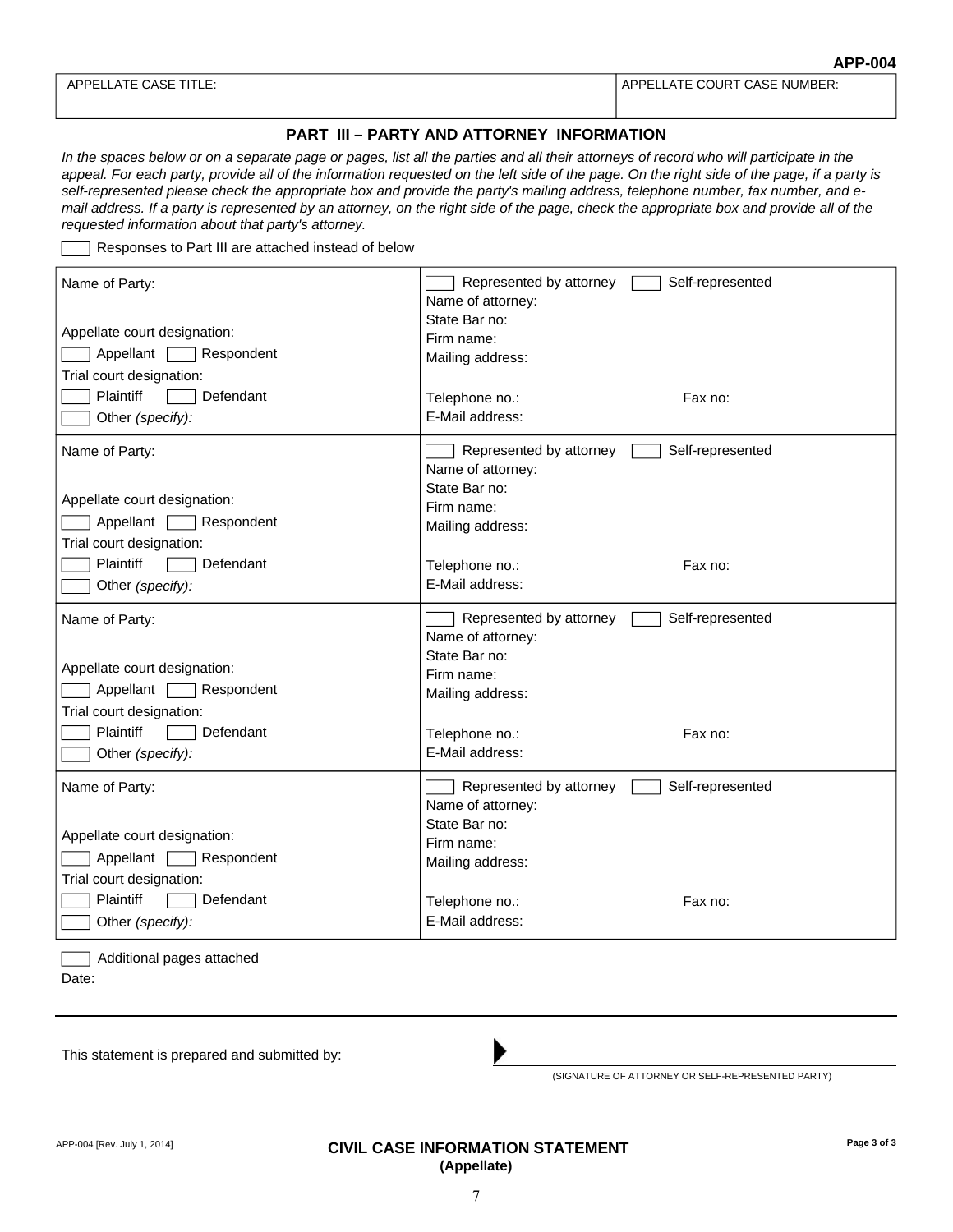| EJ-001                                                                                                             |                                                              |                                                                    |
|--------------------------------------------------------------------------------------------------------------------|--------------------------------------------------------------|--------------------------------------------------------------------|
| ATTORNEY OR PARTY WITHOUT ATTORNEY (Name, address, and State Bar number):<br>Recording requested by and return to: |                                                              |                                                                    |
|                                                                                                                    |                                                              |                                                                    |
|                                                                                                                    |                                                              |                                                                    |
|                                                                                                                    |                                                              |                                                                    |
|                                                                                                                    |                                                              |                                                                    |
| TEL NO.:<br><b>ASSIGNEE</b>                                                                                        |                                                              |                                                                    |
| ATTORNEY<br><b>JUDGMENT</b><br><b>FOR</b><br><b>CREDITOR</b><br>OF RECORD                                          |                                                              |                                                                    |
| NAME OF COURT:                                                                                                     |                                                              |                                                                    |
| STREET ADDRESS:                                                                                                    |                                                              |                                                                    |
| MAILING ADDRESS:                                                                                                   |                                                              |                                                                    |
| CITY AND ZIP CODE:                                                                                                 |                                                              |                                                                    |
| <b>BRANCH NAME:</b>                                                                                                |                                                              |                                                                    |
|                                                                                                                    |                                                              | FOR RECORDER'S USE ONLY                                            |
| PLAINTIFF:                                                                                                         |                                                              | <b>CASE NUMBER:</b>                                                |
| DEFENDANT:                                                                                                         |                                                              |                                                                    |
| <b>ABSTRACT OF JUDGMENT-CIVIL</b>                                                                                  |                                                              | <b>FOR COURT USE ONLY</b>                                          |
| <b>AND SMALL CLAIMS</b>                                                                                            | Amended                                                      |                                                                    |
| assignee of record<br>1. The<br>judgment creditor                                                                  |                                                              |                                                                    |
| applies for an abstract of judgment and represents the following:<br>Judgment debtor's<br>a.                       |                                                              |                                                                    |
| Name and last known address                                                                                        |                                                              |                                                                    |
|                                                                                                                    |                                                              |                                                                    |
|                                                                                                                    |                                                              |                                                                    |
|                                                                                                                    |                                                              |                                                                    |
| Driver's license no. [last 4 digits] and state:<br>b.                                                              | Unknown                                                      |                                                                    |
| Social security no. [last 4 digits]:<br>c.                                                                         | Unknown                                                      |                                                                    |
| Summons or notice of entry of sister-state judgment was personally served or mailed to (name and address):<br>d.   |                                                              |                                                                    |
|                                                                                                                    |                                                              |                                                                    |
|                                                                                                                    |                                                              |                                                                    |
| 2.1<br>Information on additional judgment debtors is<br>shown on page 2.                                           | 4.<br>shown on page 2.                                       | Information on additional judgment creditors is                    |
| 3. Judgment creditor (name and address):                                                                           | 5.                                                           | Original abstract recorded in this county:                         |
|                                                                                                                    |                                                              |                                                                    |
|                                                                                                                    | a. Date:                                                     |                                                                    |
|                                                                                                                    | b. Instrument No.:                                           |                                                                    |
| Date:                                                                                                              |                                                              |                                                                    |
| (TYPE OR PRINT NAME)                                                                                               |                                                              | (SIGNATURE OF APPLICANT OR ATTORNEY)                               |
|                                                                                                                    |                                                              | execution lien<br>attachment lien                                  |
| Total amount of judgment as entered or last renewed:<br>6.<br>\$                                                   | 10.<br>An                                                    | is endorsed on the judgment as follows:                            |
| 7. All judgment creditors and debtors are listed on this abstract.                                                 | a. Amount: \$                                                |                                                                    |
| Judgment entered on (date):<br>8. a.                                                                               |                                                              | b. In favor of (name and address):                                 |
| Renewal entered on (date):<br>b.                                                                                   |                                                              |                                                                    |
|                                                                                                                    |                                                              |                                                                    |
| This judgment is an installment judgment.<br>9.                                                                    | 11. A stay of enforcement has<br>a.                          | not been ordered by the court.                                     |
| [SEAL]                                                                                                             | b.                                                           | been ordered by the court effective until                          |
|                                                                                                                    |                                                              | $(data)$ :                                                         |
|                                                                                                                    | 12.<br>a.                                                    | I certify that this is a true and correct abstract of              |
|                                                                                                                    |                                                              | the judgment entered in this action.                               |
| This abstract issued on (date):                                                                                    | b.                                                           | A certified copy of the judgment is attached.                      |
|                                                                                                                    | Clerk, by                                                    |                                                                    |
|                                                                                                                    |                                                              | , Deputy                                                           |
| Form Adopted for Mandatory Use<br>Judicial Council of California<br>EJ-001 [Rev. July 1, 2014]                     | <b>ABSTRACT OF JUDGMENT-CIVIL</b><br><b>AND SMALL CLAIMS</b> | Page 1 of 2<br>Code of Civil Procedure, §§ 488.480<br>674, 700.190 |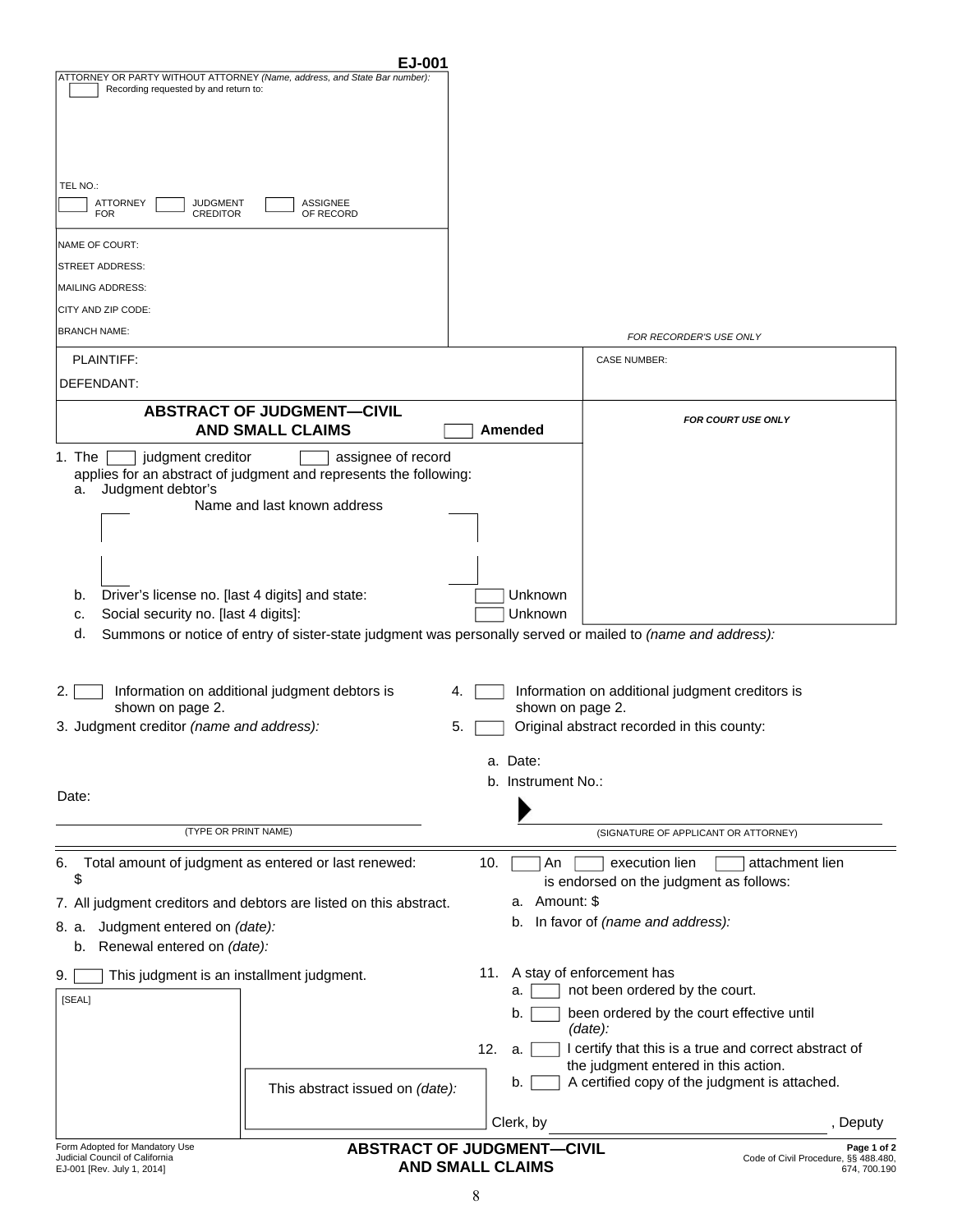| PLAINTIFF:                                                   | <b>COURT CASE NO.:</b>                                     |
|--------------------------------------------------------------|------------------------------------------------------------|
| DEFENDANT:                                                   |                                                            |
| <b>NAMES AND ADDRESSES OF ADDITIONAL JUDGMENT CREDITORS:</b> |                                                            |
| 13. Judgment creditor (name and address):                    | 14. Judgment creditor (name and address):                  |
|                                                              |                                                            |
| Continued on Attachment 15.<br>15.                           |                                                            |
| INFORMATION ON ADDITIONAL JUDGMENT DEBTORS:                  |                                                            |
| Name and last known address<br>16.                           | 17.<br>Name and last known address                         |
|                                                              |                                                            |
| Driver's license no. [last 4 digits] and state:<br>Unknown   | Driver's license no. [last 4 digits] and state:<br>Unknown |
| Social security no. [last 4 digits]:<br>Unknown              | Social security no. [last 4 digits]:<br>Unknown            |
| Summons was personally served at or mailed to (address):     | Summons was personally served at or mailed to (address):   |
|                                                              |                                                            |
| Name and last known address<br>18.                           | 19.<br>Name and last known address                         |
|                                                              |                                                            |
| Driver's license no. [last 4 digits] and state:<br>Unknown   | Driver's license no. [last 4 digits] and state:<br>Unknown |
| Social security no. [last 4 digits]:<br>Unknown              | Social security no. [last 4 digits]:<br>Unknown            |
| Summons was personally served at or mailed to (address):     | Summons was personally served at or mailed to (address):   |
|                                                              |                                                            |
|                                                              |                                                            |
|                                                              |                                                            |
| Continued on Attachment 20.<br>20.                           |                                                            |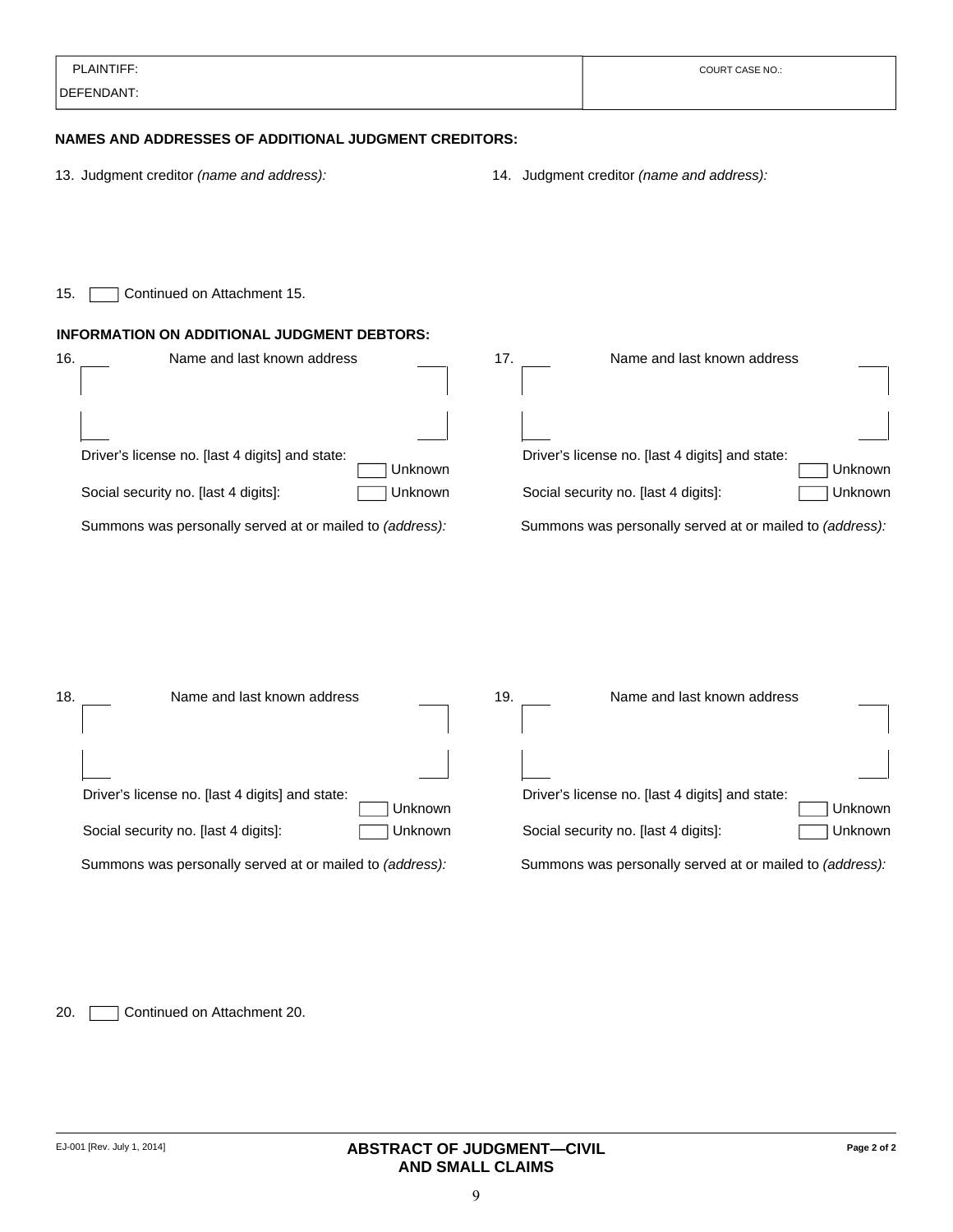| ATTORNEY OR PARTY WITHOUT ATTORNEY (Name, address, and State Bar number)<br>Recording requested by and return to:<br>TEL NO.:<br><b>ATTORNEY</b><br><b>JUDGMENT</b><br>ASSIGNEE<br>OF RECORD<br><b>FOR</b><br><b>CREDITOR</b><br>NAME OF COURT:<br>STREET ADDRESS:<br>MAILING ADDRESS:<br>CITY AND ZIP CODE:<br><b>BRANCH NAME:</b><br>PLAINTIFF:                                                                                                                                                                                                                                  |                                                                                                                           |
|------------------------------------------------------------------------------------------------------------------------------------------------------------------------------------------------------------------------------------------------------------------------------------------------------------------------------------------------------------------------------------------------------------------------------------------------------------------------------------------------------------------------------------------------------------------------------------|---------------------------------------------------------------------------------------------------------------------------|
|                                                                                                                                                                                                                                                                                                                                                                                                                                                                                                                                                                                    |                                                                                                                           |
|                                                                                                                                                                                                                                                                                                                                                                                                                                                                                                                                                                                    |                                                                                                                           |
|                                                                                                                                                                                                                                                                                                                                                                                                                                                                                                                                                                                    |                                                                                                                           |
|                                                                                                                                                                                                                                                                                                                                                                                                                                                                                                                                                                                    |                                                                                                                           |
|                                                                                                                                                                                                                                                                                                                                                                                                                                                                                                                                                                                    |                                                                                                                           |
|                                                                                                                                                                                                                                                                                                                                                                                                                                                                                                                                                                                    |                                                                                                                           |
|                                                                                                                                                                                                                                                                                                                                                                                                                                                                                                                                                                                    | <b>FOR RECORDER'S OR SECRETARY OF STATE'S USE ONLY</b>                                                                    |
|                                                                                                                                                                                                                                                                                                                                                                                                                                                                                                                                                                                    | <b>CASE NUMBER:</b>                                                                                                       |
| DEFENDANT:                                                                                                                                                                                                                                                                                                                                                                                                                                                                                                                                                                         |                                                                                                                           |
| ACKNOWLEDGMENT OF SATISFACTION OF JUDGMENT                                                                                                                                                                                                                                                                                                                                                                                                                                                                                                                                         | <b>FOR COURT USE ONLY</b>                                                                                                 |
| <b>MATURED INSTALLMENT</b><br><b>FULL</b><br><b>PARTIAL</b>                                                                                                                                                                                                                                                                                                                                                                                                                                                                                                                        |                                                                                                                           |
| Satisfaction of the judgment is acknowledged as follows:<br>1.<br>Full satisfaction<br>a.<br>(1)<br>Judgment is satisfied in full.<br>The judgment creditor has accepted payment or performance<br>(2)<br>other than that specified in the judgment in full satisfaction of the<br>judgment.<br>Partial satisfaction<br>b.<br>The amount received in partial<br>satisfaction of the judgment is \$<br>Matured installment<br>c.<br>All matured installments under the installment judgment have been satisfied as of (date):<br>Full name and address of judgment creditor:*<br>2. |                                                                                                                           |
| 3. Full name and address of assignee of record, if any:                                                                                                                                                                                                                                                                                                                                                                                                                                                                                                                            |                                                                                                                           |
| 4. Full name and address of judgment debtor being fully or partially released:*                                                                                                                                                                                                                                                                                                                                                                                                                                                                                                    |                                                                                                                           |
| a. Judgment entered on (date):<br>5.                                                                                                                                                                                                                                                                                                                                                                                                                                                                                                                                               |                                                                                                                           |
| Renewal entered on (date):<br>b.                                                                                                                                                                                                                                                                                                                                                                                                                                                                                                                                                   |                                                                                                                           |
| abstract of judgment<br>An<br>6.                                                                                                                                                                                                                                                                                                                                                                                                                                                                                                                                                   | certified copy of the judgment has been recorded as follows (complete all<br>information for each county where recorded): |
| <b>DATE OF RECORDING</b><br><b>COUNTY</b>                                                                                                                                                                                                                                                                                                                                                                                                                                                                                                                                          | <b>INSTRUMENT NUMBER</b>                                                                                                  |
| A notice of judgment lien has been filed in the office of the Secretary of State as file number (specify):<br>7.                                                                                                                                                                                                                                                                                                                                                                                                                                                                   |                                                                                                                           |
| NOTICE TO JUDGMENT DEBTOR: If this is an acknowledgment of full satisfaction of judgment, it will have to be recorded in each<br>county shown in item 6 above, if any, in order to release the judgment lien, and will have to be filed in the office of the Secretary of<br>State to terminate any judgment lien on personal property.                                                                                                                                                                                                                                            |                                                                                                                           |
| Date:                                                                                                                                                                                                                                                                                                                                                                                                                                                                                                                                                                              |                                                                                                                           |
| *The names of the judgment creditor and judgment debtor must be stated as shown in any Abstract of Judgment which was recorded and is being released by this satisfaction. ** A separate notary                                                                                                                                                                                                                                                                                                                                                                                    | (SIGNATURE OF JUDGMENT CREDITOR OR ASSIGNEE OF CREDITOR OR ATTORNEY**)                                                    |

Form Approved for Optional Use Judicial Council of California EJ-100 [Rev. July 1, 2014]

**ACKNOWLEDGMENT OF SATISFACTION OF JUDGMENT**

**Page 1 of 1** Code of Civil Procedure, §§ 724.060, 724.120, 724.250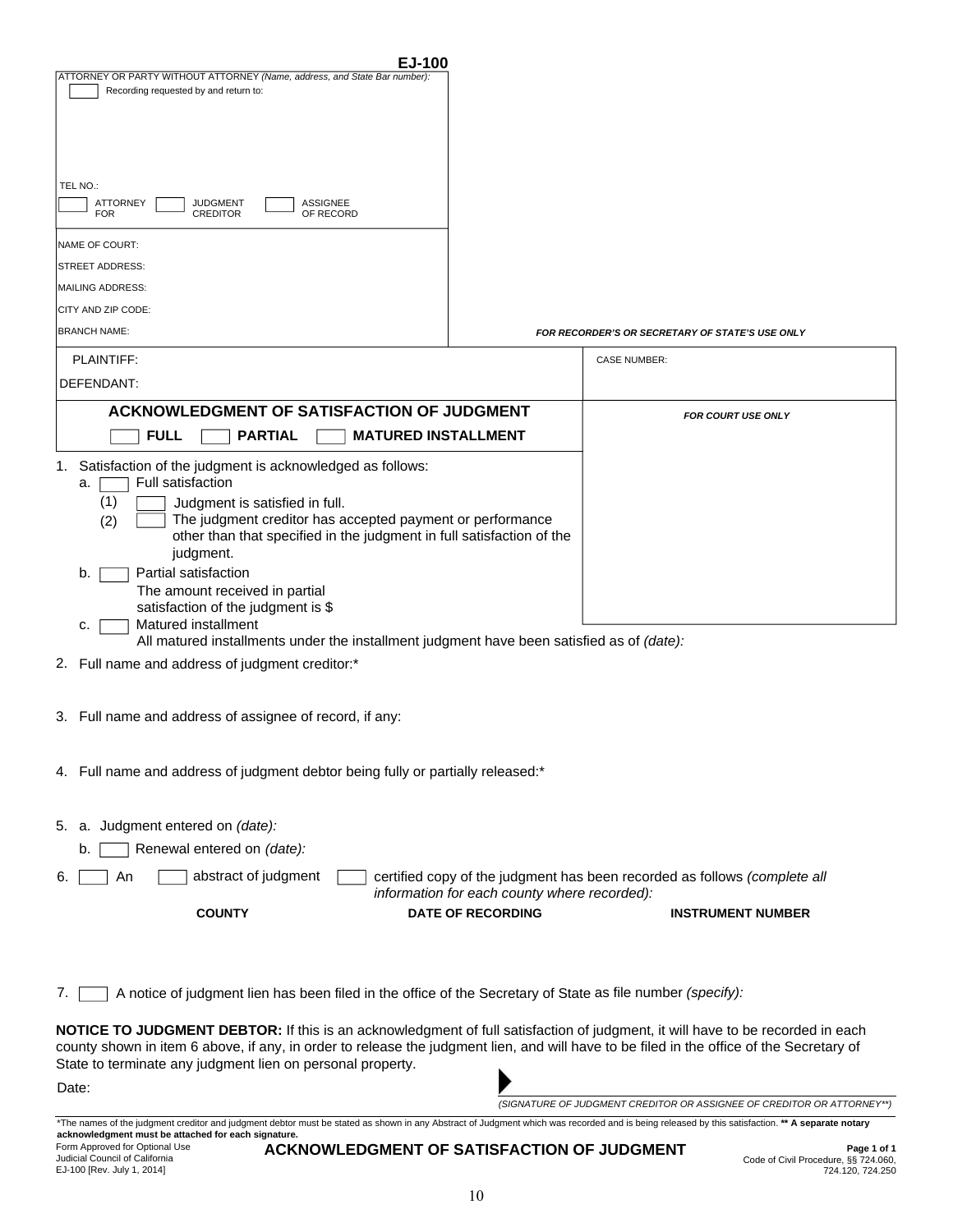| EJ-150                                                                                                                                                                    |                 |                                                                |                                    |
|---------------------------------------------------------------------------------------------------------------------------------------------------------------------------|-----------------|----------------------------------------------------------------|------------------------------------|
| ATTORNEY OR PARTY WITHOUT ATTORNEY (Name and Address):                                                                                                                    |                 |                                                                |                                    |
| Recording requested by and return to:                                                                                                                                     |                 |                                                                |                                    |
|                                                                                                                                                                           |                 |                                                                |                                    |
|                                                                                                                                                                           |                 |                                                                |                                    |
|                                                                                                                                                                           |                 |                                                                |                                    |
|                                                                                                                                                                           |                 |                                                                |                                    |
| TEL NO.:                                                                                                                                                                  |                 |                                                                |                                    |
| <b>ATTORNEY</b><br><b>JUDGMENT</b><br><b>ASSIGNEE</b><br><b>CREDITOR</b><br><b>FOR</b><br>OF RECORD                                                                       |                 |                                                                |                                    |
|                                                                                                                                                                           |                 |                                                                |                                    |
| NAME OF COURT:                                                                                                                                                            |                 |                                                                |                                    |
| <b>STREET ADDRESS:</b>                                                                                                                                                    |                 |                                                                |                                    |
| <b>MAILING ADDRESS:</b>                                                                                                                                                   |                 |                                                                |                                    |
| CITY AND ZIP CODE:                                                                                                                                                        |                 |                                                                |                                    |
| <b>BRANCH NAME:</b>                                                                                                                                                       |                 |                                                                |                                    |
|                                                                                                                                                                           |                 | FOR RECORDER'S USE ONLY<br>LEVYING OFFICER (Name and Address): |                                    |
| PLAINTIFF:                                                                                                                                                                |                 |                                                                |                                    |
|                                                                                                                                                                           |                 |                                                                |                                    |
| DEFENDANT:                                                                                                                                                                |                 |                                                                |                                    |
|                                                                                                                                                                           |                 |                                                                |                                    |
| <b>NOTICE OF LEVY</b>                                                                                                                                                     |                 |                                                                |                                    |
| <b>Execution (Money Judgment)</b><br>under Writ of                                                                                                                        | <b>Sale</b>     | LEVYING OFFICER FILE NO.:                                      | <b>COURT CASE NO.:</b>             |
|                                                                                                                                                                           |                 |                                                                |                                    |
|                                                                                                                                                                           |                 |                                                                |                                    |
| TO THE PERSON NOTIFIED (name):<br>1. The judgment creditor seeks to levy upon property in which the judgment debtor has an interest and apply it to the satisfaction of a |                 |                                                                |                                    |
| judgment as follows:<br>a. Judgment debtor (name):<br>The property to be levied upon is described<br>b.<br>in the accompanying writ of possession or writ of sale.        |                 |                                                                |                                    |
| as follows:                                                                                                                                                               |                 |                                                                |                                    |
| The amount necessary to satisfy the judgment creditor's judgment is:<br>2.                                                                                                |                 |                                                                |                                    |
| a.                                                                                                                                                                        |                 |                                                                |                                    |
| b.                                                                                                                                                                        |                 |                                                                |                                    |
|                                                                                                                                                                           |                 |                                                                |                                    |
|                                                                                                                                                                           |                 |                                                                |                                    |
| е.                                                                                                                                                                        |                 |                                                                |                                    |
| f.                                                                                                                                                                        |                 |                                                                |                                    |
| 3. You are notified as                                                                                                                                                    |                 |                                                                |                                    |
| a judgment debtor.<br>a.                                                                                                                                                  |                 |                                                                |                                    |
| a person other than the judgment debtor (state capacity in which person is notified):<br>b.                                                                               |                 |                                                                |                                    |
|                                                                                                                                                                           |                 |                                                                |                                    |
| (Read Information for Judgment Debtor or Information for Person Other Than Judgment Debtor on page two.)                                                                  |                 |                                                                |                                    |
| Notice of Levy was                                                                                                                                                        |                 |                                                                |                                    |
| mailed on (date):                                                                                                                                                         |                 |                                                                |                                    |
| delivered on (date):                                                                                                                                                      |                 |                                                                |                                    |
| posted on (date):                                                                                                                                                         |                 |                                                                |                                    |
| filed on (date):                                                                                                                                                          |                 |                                                                |                                    |
| recorded on (date):                                                                                                                                                       |                 |                                                                |                                    |
| Date:                                                                                                                                                                     |                 |                                                                |                                    |
|                                                                                                                                                                           |                 |                                                                |                                    |
|                                                                                                                                                                           |                 |                                                                |                                    |
| (TYPE OR PRINT NAME)                                                                                                                                                      |                 | (SIGNATURE)                                                    |                                    |
|                                                                                                                                                                           | Levying officer |                                                                | Registered process server          |
|                                                                                                                                                                           |                 |                                                                | Page 1 of 2                        |
| Form Approved for Optional Use                                                                                                                                            | NOTICE OF LEVY  |                                                                | Code of Civil Procedure, § 699.540 |

| Form Approved for Optional Use |
|--------------------------------|
| Judicial Council of California |
| EJ-150 [Rev. July 1, 2014]     |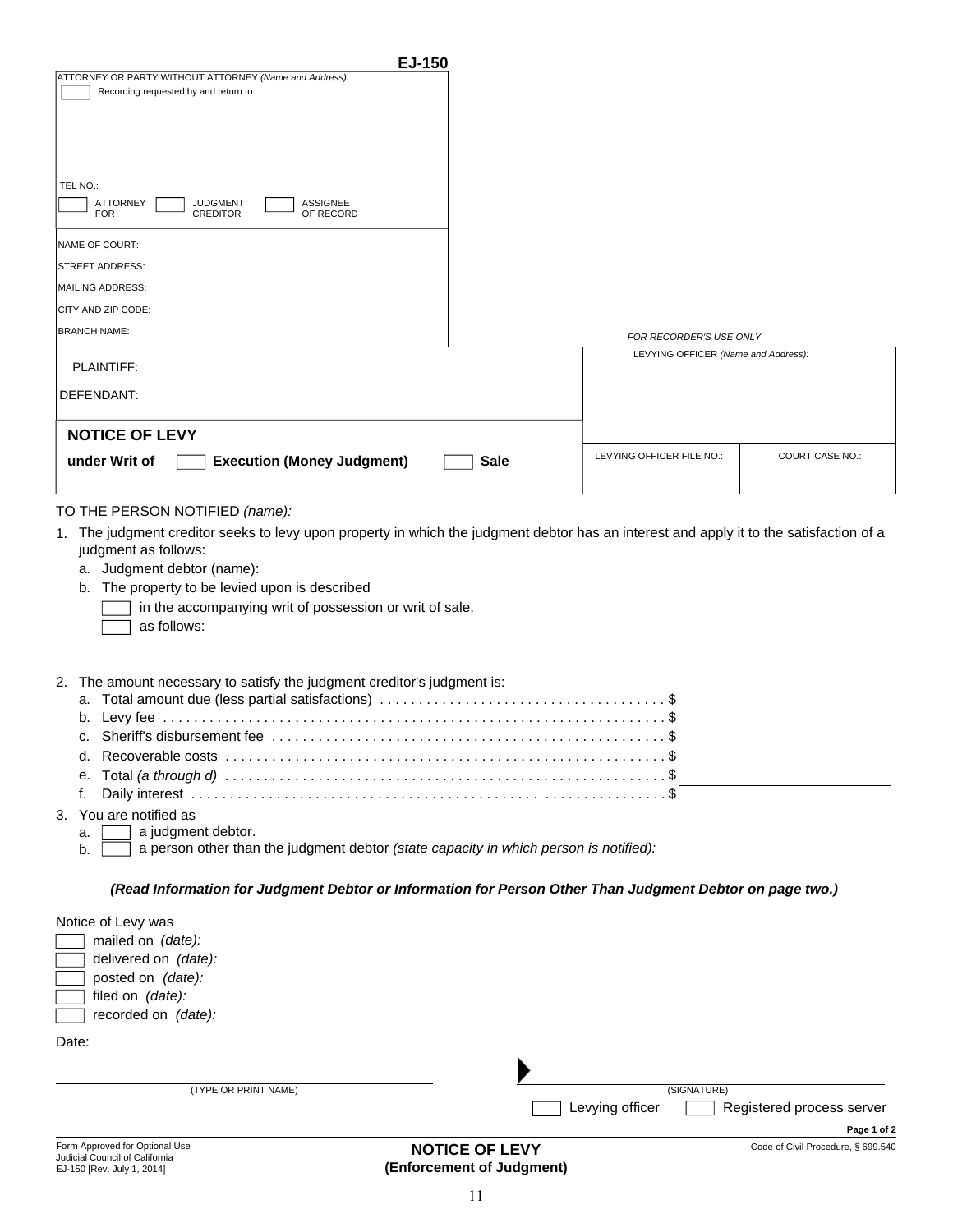#### **–INFORMATION FOR JUDGMENT DEBTOR–**

- 1. The levying officer is required to take custody of the property described in item 1 in your possession or under your control.
- 2. You may claim any available exemption for your property. A list of exemptions is attached. **If you wish to claim an exemption for personal property, you must do so within 10 days after this notice was delivered to you or 15 days after this notice was mailed to you** by filing a claim of exemption and one copy with the levying officer as provided in section 703.520 of the Code of Civil Procedure. **If you do not claim an exemption, you may lose it and the property is subject to enforcement of a money judgment. If you wish to seek the advice of an attorney, you should do so immediately so that a claim of exemption can be filed on time.**
- 3. You are not entitled to claim an exemption for property that is levied upon under a judgment for sale of property. This property is described in the accompanying writ of sale. You may, however, claim available exemptions for property levied upon to satisfy damages or costs awarded in such a judgment.
- 4. You may obtain the release of your property by paying the amount of a money judgment with interest and costs remaining unpaid.
- 5. If your property is levied upon under a writ of execution or to satisfy damages and costs under a writ of possession or sale, the property may be sold at an execution sale, perhaps at a price substantially below its value. Notice of sale will be given to you. Notice of sale of real property (other than a leasehold estate with an unexpired term of less than two years) may not be given until at least 120 days after this notice is served on you. This grace period is intended to give you an opportunity to settle with the judgment creditor, to obtain a satisfactory buyer for the property, or to encourage other potential buyers to attend the execution sale.
- 6. All sales at an execution sale are final; there is no right of redemption.

#### **– INFORMATION FOR PERSON OTHER THAN JUDGMENT DEBTOR –**

- 1. If the property levied upon is in your possession or under your control and you do not claim the right to possession or a security interest, you must deliver the property to the levying officer. If you do not deny an obligation levied upon or do not claim a priority over the judgment creditor's lien, you must pay to the levying officer the amount that is due and payable and that becomes due and payable during the period of the execution lien, which lasts two years from the date of issuance of the writ of execution. You must execute and deliver any documents needed to transfer the property.
- 2. You must complete the accompanying Memorandum of Garnishee.
- 3. If you claim ownership or the right to possession of real or personal property levied upon or if you claim a security interest in or lien on personal property levied upon, you may make a third-party claim and obtain the release of the property pursuant to sections 720.010–720.800 of the Code of Civil Procedure.
- 4. **Make checks payable to the levying officer.**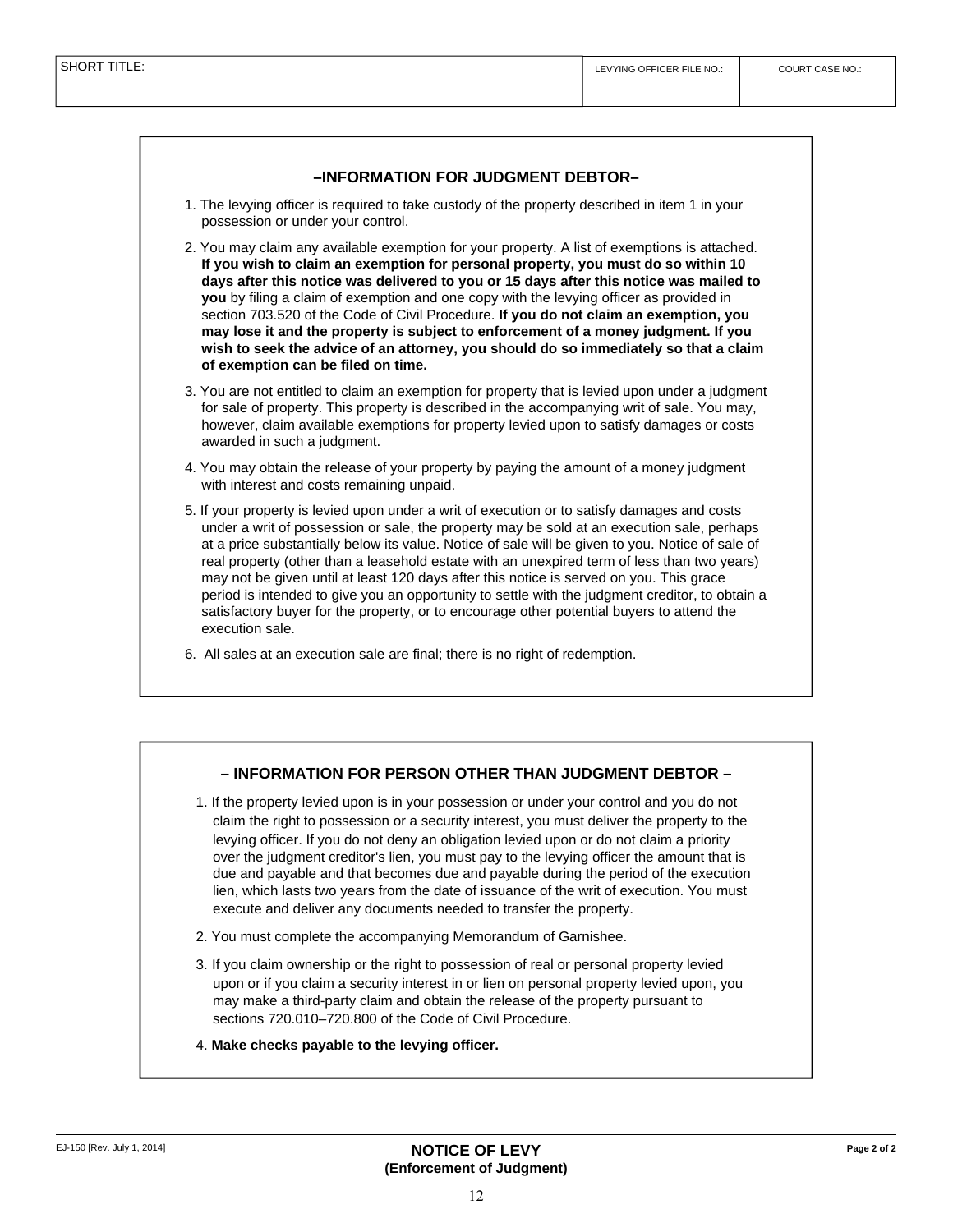|                                                                           | EJ-190                  |
|---------------------------------------------------------------------------|-------------------------|
| ATTORNEY OR PARTY WITHOUT ATTORNEY (Name, address, and State Bar number): |                         |
| Recording requested by and return to:                                     |                         |
|                                                                           |                         |
|                                                                           |                         |
|                                                                           |                         |
|                                                                           |                         |
|                                                                           |                         |
|                                                                           |                         |
|                                                                           |                         |
| TEL NO.:                                                                  |                         |
| <b>ATTORNEY</b><br><b>ASSIGNEE</b><br><b>JUDGMENT</b>                     |                         |
| <b>CREDITOR</b><br>OF RECORD<br><b>FOR</b>                                |                         |
|                                                                           |                         |
|                                                                           |                         |
| NAME OF COURT:                                                            |                         |
| <b>STREET ADDRESS:</b>                                                    |                         |
|                                                                           |                         |
| MAILING ADDRESS:                                                          |                         |
|                                                                           |                         |
| CITY AND ZIP CODE:                                                        |                         |
| <b>BRANCH NAME:</b>                                                       |                         |
|                                                                           | FOR RECORDER'S USE ONLY |

| <b>FOR RECORDER'S USE ONLY</b> |  |
|--------------------------------|--|

| PLAINTIFF:                                           | <b>CASE NUMBER:</b>       |
|------------------------------------------------------|---------------------------|
| DEFENDANT:                                           |                           |
| <b>APPLICATION FOR AND RENEWAL OF JUDGMENT</b>       | <b>FOR COURT USE ONLY</b> |
| Judgment creditor                                    |                           |
| Assignee of record                                   |                           |
| applies for renewal of the judgment as follows:      |                           |
| Applicant (name and address):                        |                           |
|                                                      |                           |
|                                                      |                           |
| Judgment debtor (name and last known address):<br>2. |                           |

- 3. Original judgment
	- Case number *(specify):* a.
	- b. Entered on *(date):*
	- c. Recorded:
		- (1) Date:
		- (2) County:
		- (3) Instrument No.:
- 4.  $\Box$  Judgment previously renewed (specify each case number and date):

| -5. |  | Renewal of money judgment |  |  |
|-----|--|---------------------------|--|--|
|-----|--|---------------------------|--|--|

| a. Total judgment $\dots\dots\dots\dots\dots\dots\dots$ \$ |  |
|------------------------------------------------------------|--|
| b. Costs after judgment \$                                 |  |
| c. Subtotal (add a and b) $\ldots \ldots \ldots \ldots$    |  |
| d. Credits after judgment \$                               |  |
| e. Subtotal <i>(subtract d from c)</i> \$                  |  |
| f. Interest after judgment $\ldots$ \$                     |  |
| g. Fee for filing renewal application $\ldots \ldots$ \$   |  |
| h. Total renewed judgment (add e, f, and g) $$$            |  |
|                                                            |  |

i. The amounts called for in items a–h are different for each debtor.  $\sqrt{ }$ These amounts are stated for each debtor on Attachment 5.

#### **APPLICATION FOR AND RENEWAL OF JUDGMENT** Code of Civil Procedure, § 683.140